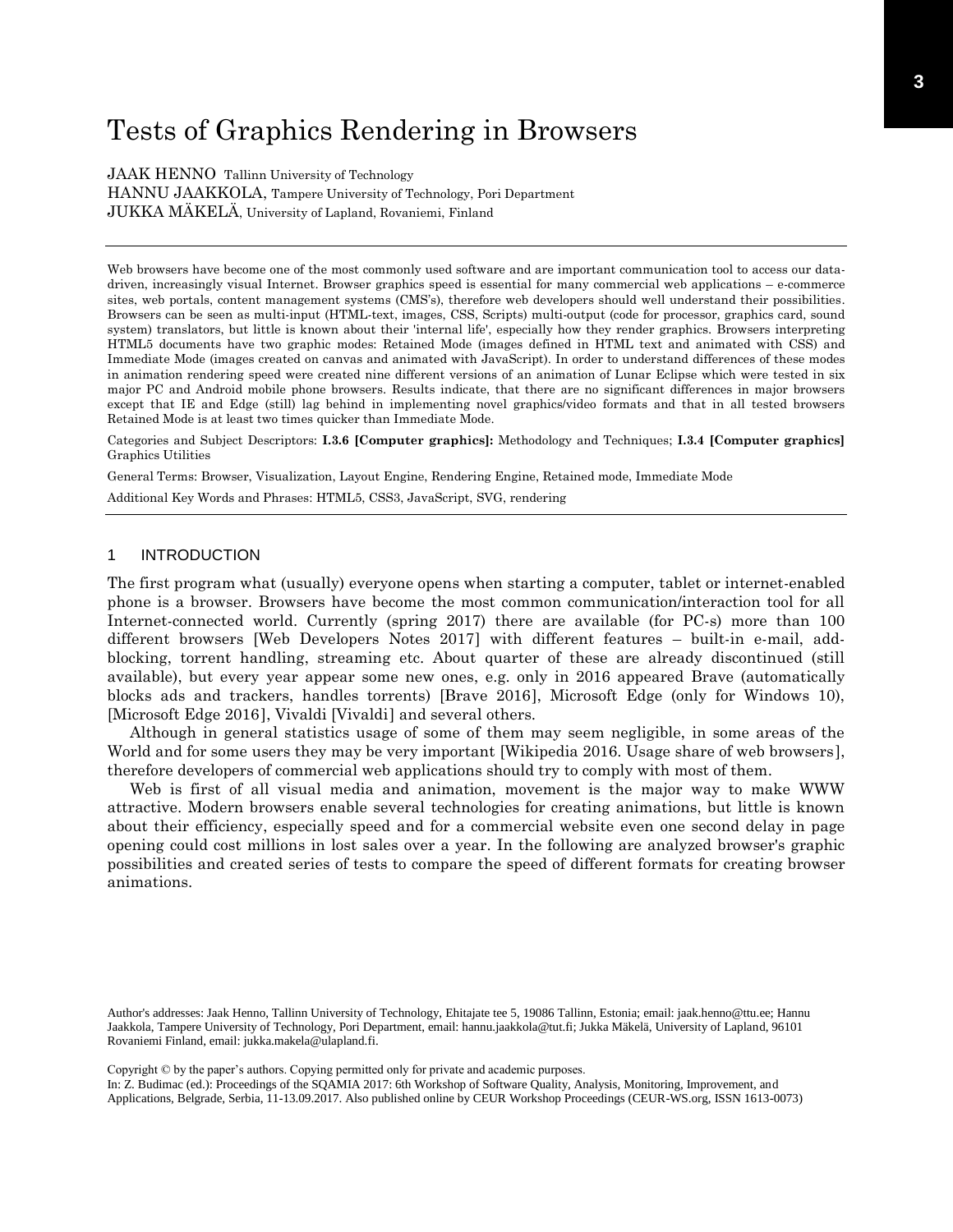#### 3:2 • Jaak Henno et al

## 2 BROWSER AS TRANSLATOR

Browser has become the major mechanism for presenting digital content on screen, i.e. a graphical User interface (UI)' HTML/CSS is currently the most advanced and flexible UI framework. Browsers are often already considered as the basis of a whole Operating System (OS) [Prakash 2016].

Browser works like a programming language's translator – it transforms information presented in format of input channels into format required by processor, graphics processor and other output devices, but its task is far more complex. Browser accepts input from several channels in several different formats – HTML/XML, CSS (Cascading Style Sheets), JavaScript, SVG (Scalable Vector Graphics), sound tags, keyboard and mouse or/and touch input; input may be provided from several files – the HTML-document itself and data from linked external sources, e.g. external CSS and JavaScript files, images, sound/video files. From these different types of inputs browser compiles complex output for computer/mobile screen containing text, images, video and sound.



Fig. 1. Broser as compiler with multiple input and output channels.

A browser output is essentially a frame-based interactive video. Computer/tablet/mobile redraw the screen with constant frequency (currently usually 60 Hz), thus browser should constantly calculate from inputs (HTML, CSS, JavaScript, inputs received from user and network) next frame content - text/images on screen and accompanying audio. And browser should also manage device (PC, mobile) resources - developers want to use maximal color depth (bpp – Bits Per Pixel, determines color quality) and framerate (fps – Frames Per Second).

For classical (programming languages) translators we have a nice 'translator theory' and (more or less) established functional structure [Aho Ullman 1972]:

## $SCANNER \rightarrow SYNTAX ANALYZER \rightarrow ABSTRACT TREE GENERATION \rightarrow CODE GENERATION$

There does not yet exist comparable 'browser theory' and established functional structure for browsers. The complex functional scheme of browsers could be presented as in the scheme in Figure 2.

Browsers are developed by different organizations and use different subsystems and the 'inner workings' even of major browsers are mostly mystery. For open source browsers something is presented in [WebKit 2017], [Tali Garsiel, Paul Irish 2011], [Spyros Doulgeridis 2017] but in rather general terms. Even the term 'open source' has become nearly meaningless, knowledge that 16,231,043 lines of C++ code of the open source Chromium browser [Chromium (Google Chrome) 2017) are available does not help web developers; the Google's Chrome browser uses the Chromium codebase, but adds lot of its own, proprietary code (licensed codecs for proprietary media formats AAC, H.264, MP3, Google Update, Crash and Error Reporting etc.) [Chris Hoffman 2014], thus the codebase is essentially larger. The situation with other browsers is similar, e.g. codebase of the major open-source browser Firefox is freely downloadable [Firefox  $54.0.1$  source code], but what could a web developer do with  $> 1$  GB, ca 85000000 lines of  $c/c^*$  code? For a Web developer this is useless, web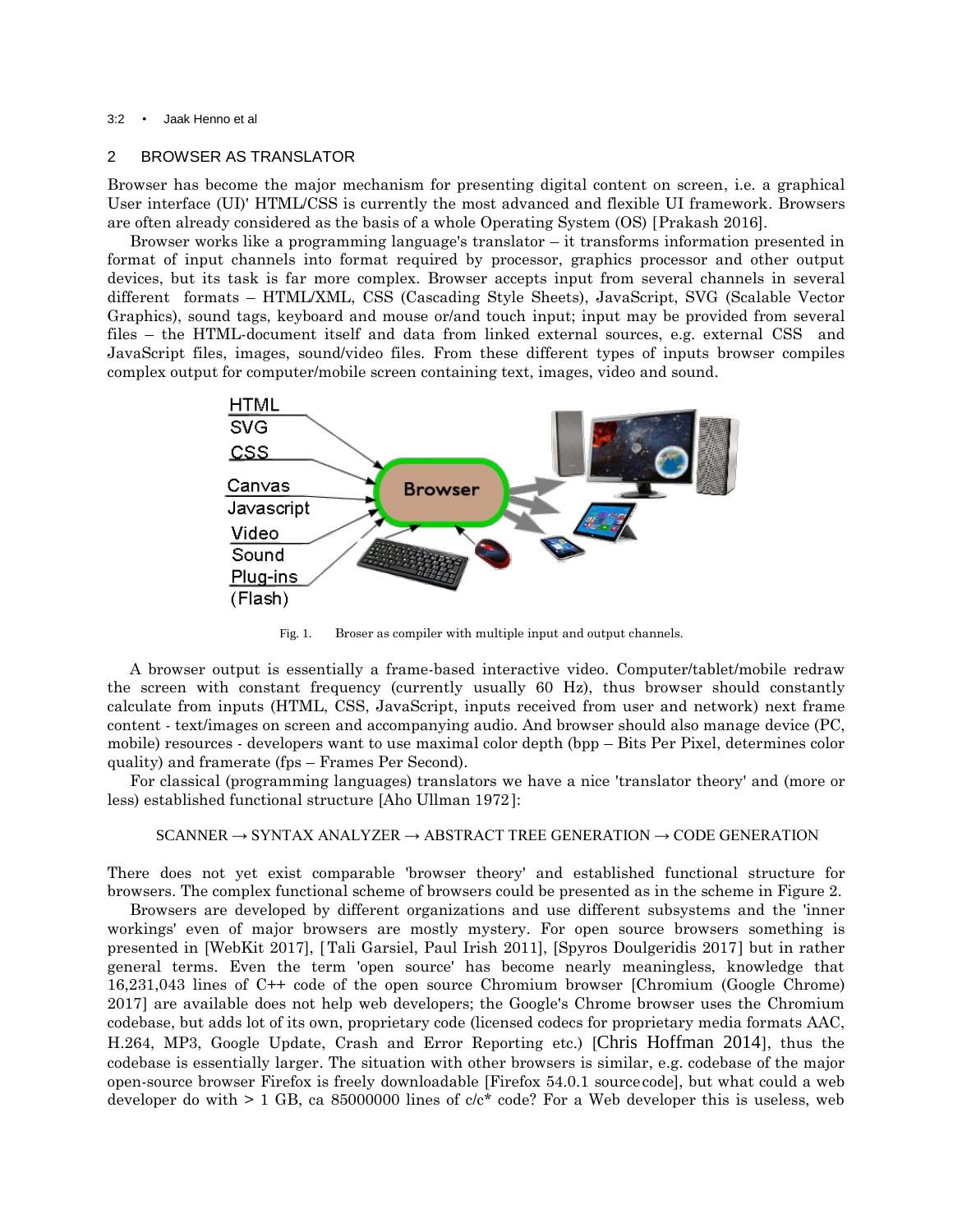developers are not c/c\* experts, they are interested what this code can/will do and suggesting to search answers from code is similar to trying to guess human's behavior investigating his/her genome sequence.



All browsers have at least three major subsystems: XML parser (with refinements for HTML/XHTML, SVG, CSS), the JavaScript interpreter and the Layout/Rendering Engine [Grosskurth Godfrey 2005]. But all major browsers use their own, independently developed HTML/CSS/JavaScript parsers, layout and rendering engines.

| <b>BROWSER</b>                     | Layout Engine                    | JavaScript<br>interpreter |
|------------------------------------|----------------------------------|---------------------------|
| <b>FIREFOX</b>                     | Gecko                            | SpiderMonkey              |
| <b>CHROME</b>                      | Blink (developed<br>from WebKit) | V8                        |
| <b>INTERNET</b><br><b>EXPLORER</b> | Trident                          | Chakra                    |
| <b>MICROSOFT</b><br><b>EDGE</b>    | EdgeHTML                         | Chakra                    |
| <b>OPERA</b>                       | WebKit                           | V8                        |
| SAFARI                             | WebKit                           | JavaScriptCore            |

Table I. Layout and JavaScript engines in some major browsers

This variety creates many questions. Performance of some components may be rather different [Jen Looper 2015]. How this influences browser's overall performance, in what order are applied CSS rules, weather determining attributes of elements of HTML document is better from HTML text or from JavaScript, levelling browsers build-in defaults (e.g. different built-in margins) – these and many other practical important problems for web developers are mostly unexplained in documentation.

The main factor affecting webpage opening speed is network speed. While this is the most important factor, page designer possibilities to change network configuration and/or servers are limited.

But there is also another important factor affecting page's opening speed – its graphics. HTTP Archive shows that in average images/animations/video make up 64% of a Web page's total size [Shull 2015]. Suitable organization of page graphical content, using best formats for animations, most effective technologies for images and video attributes (e.g. transparency) is of utmost importance for achieving fluid page presentation, essential for commercial web applications and games.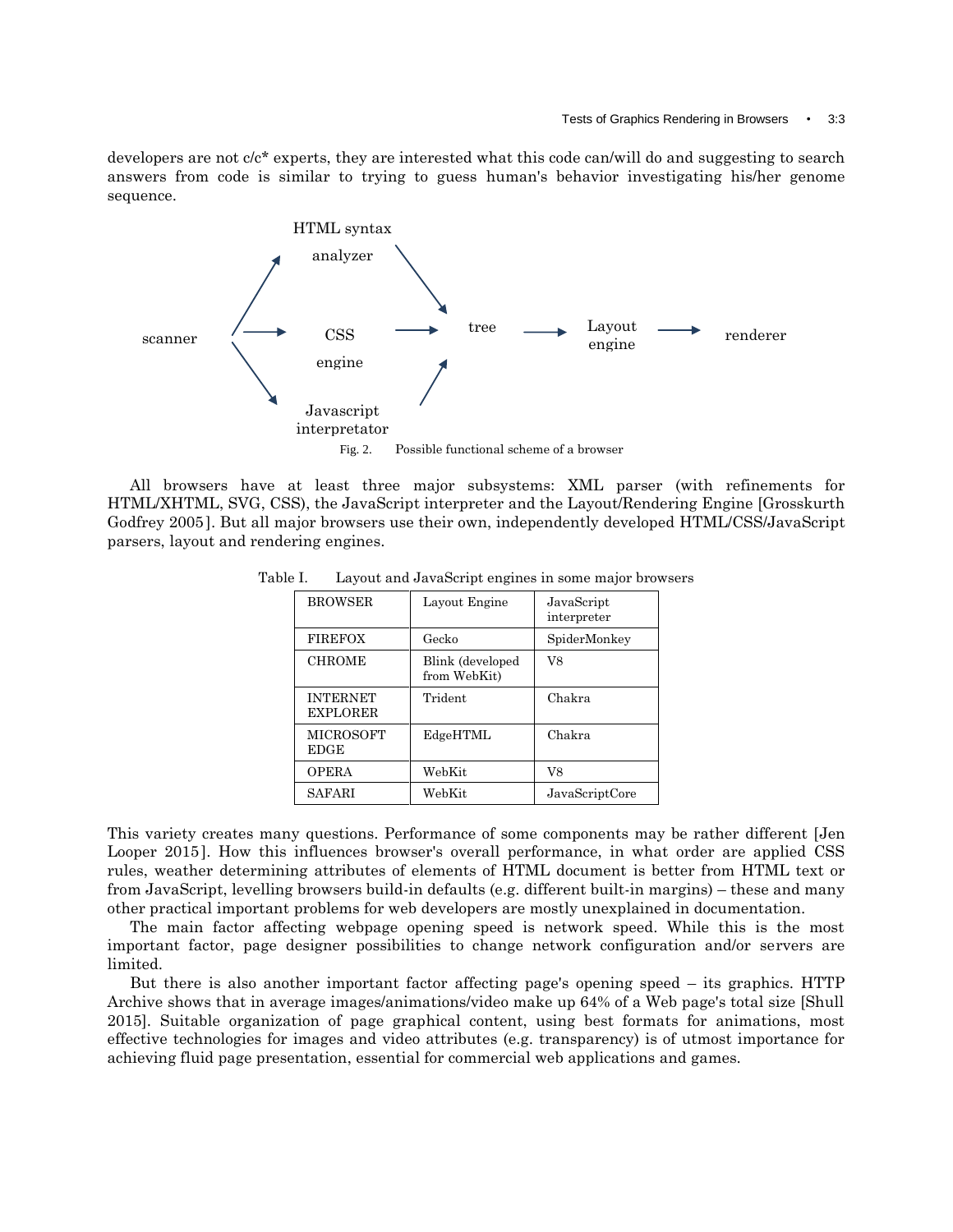#### 3:4 • Jaak Henno et al

}

## 2.1 Graphic modes of browsers

With HTML5 browsers use two graphic modes for processing and rendering images: the Retained Mode and the Immediate Mode.

Retained mode was historically the first and is used e.g. with images presented by HTML  $\langle \text{img}\rangle$ tag. This is for browser not a direct command 'start drawing', but a command 'show this image in page'. Where on page, over/under of which other page elements (sometimes also if/when) remain to for browser to decide.

Suppose browser finds in HTML-text and CSS stylesheet lines: <img id=sun src=images/sun.gif> #sun{ position:fixed;

```
left:0;
top:0;
z-index:1
```
The image is added to data structure (display list) for the all objects which should be displayed on page and layout engine decides, where and in which order (i.e. what appears on top of what) should be displayed on screen. Besides HTML  $\langle \text{img} \rangle$  tag this is the display mode also for CSS background images, thus the most often used mode for displaying graphics in browser; for displaying are used rather complicated data structures (the display list) and layout algorithms.

The immediate mode was introduced in HTML5 with new element canvas. Canvas is an area on screen (html5 document window) where JavaScript commands draw directly; browser does not change anything, but sends the whole canvas as it is drawn by JavaScript to screen. For drawing on canvas can be used several interpreters of graphic commands, e.g. CanvasRenderingContext2D (2D graphics) allows to draw 2D graphical objects – lines, rectangles, circles, text, but there are also 3D contexts interpreting WebGL 3D commands. The major difference is that here programmer has himself to decide where to place the object and when to draw it. Since all digital screens are constantly redrawn, this enables animations.

To continue analogy with translators - the retained mode can be compared with compilers (everything is first computed and then used repeatedly, in every screen redraw), the immediate mode – with interpreters (what is computed is also used/executed at once, on next screen redraw).

The Cascaded Stylesheets language (CSS) appeared as a simple tool to format text in HTML documents. In next versions CSS2 and CSS3 its functionality has been significantly extended to cover also manipulating images (image placement, rotation, transparency, pixel noise, animation) and sound. Thus e.g. the latest version CSS3 allows to create rotating Earth and Moon rotating around the Earth using only CSS3, i.e. in the retained mode of browser. The main drawback (until now) is that CSS does not have 'real' variables – variables, which could get values from DOM (Domain Object Model – the data structure keeping all page elements) attributes. The preprocessor variables and CSS custom properties are a closed system accessible only from CSS and were in our tests not used.

## 2.2 Browser's graphic possibilities

HTML5 allows to implement animations using several formats and technologies:

- showing animated GIF images either as a part of HTML-document (i.e. with HTML-code) or drawing with JavaScript; this old image format contains series of frames for storing short animations but is restricted to 8 bpp color resolution (i.e. image can have max 256 colors) and animation speed cannot be controlled by browser, it is pre-set when creating the GIF animation file; but animation (image) is easy to scale (make smaller, making it bigger destroys quality); this is similar to showing video in WebM format – browser does not have control, but shows sequence of already rendered frames;
- animation on HTML5 canvas with JavaScript (i.e. using immediate mode): showing/moving images, possibly clipping them;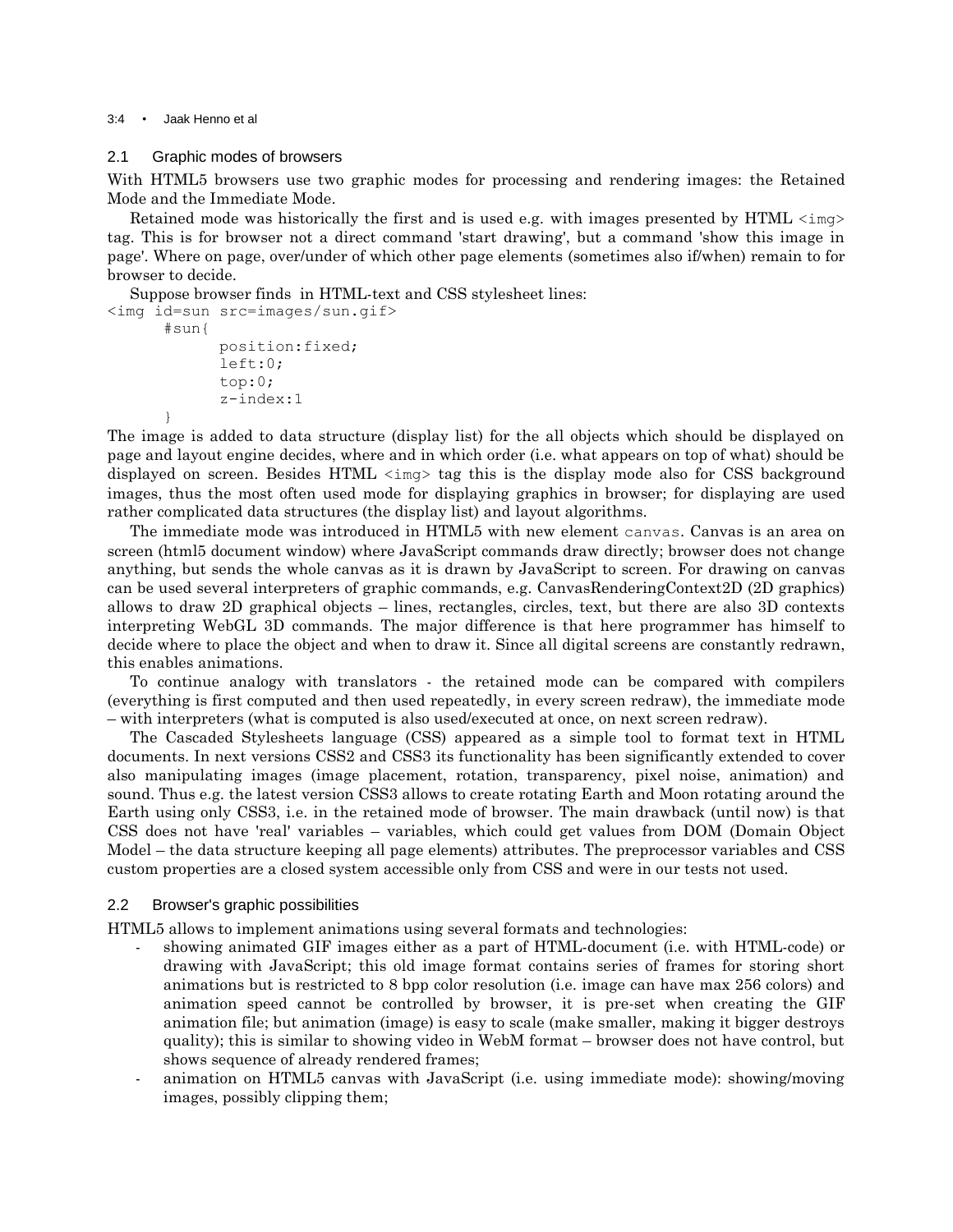- procedural texture merging texture images changing their opacity [Cloud Procedural texture]; here this was used to produce Sun's lava texture from only one image;
- CSS3 can animate object's position, scale, rotation and opacity [Paul Lewis, Paul Irish 2014]; it also allows to create frame-based sprite sheet animation without using JavaScript;
- SVG; SVG elements can be manipulated like HTML elements using transform functions, but many commands and attributes do not work the same way on SVG elements as they do on HTML elements, JavaScript feature detection fails, the local coordinate system of an element works differently for HTML elements and SVG elements, the CSS properties of SVG elements have different names, e.g. instead of background-color should be used fill etc.

For web developers and browser game authors is essential to know, how selection of some presentation format influences the overall performance. Thus on the game developing course presented by the first author in Tallinn University of Technology we decided to create series of 'realworld' animation tests to compare various technologies/formats both in Retained Mode and in Immediate Mode.

Graphics rendering in browsers has been tested also earlier ([Roast 2013], [Vladić et al 2012], [MotionMark 2016]), but these tests had different aims, they did not compare influence of different graphic and animation design formats to animation rendering speed.

## 2.3 Concerns of Web Developers

One of the most important issues for web page designers is page opening speed. Research shows, that users form an opinion about web page visual appeal already in 50 milliseconds [Lingaard et all 2006].

For commercial web applications - web store fronts, product advertisements etc. this may be crucial. Google research shows, that 53% of mobile users abandon sites that take over 3 seconds to load [Doubleclick 2016 ]. Another recent study [Kissmetrics 2011 ] found that:

- 47% of consumers expect a web page to load in 2 seconds or less;
- 40% of people abandon a website that takes more than 3 seconds to load;
- one second delay in page response may result in a 7% reduction in conversions;

• if an e-commerce site is making \$100,000 per day, one second page delay could potentially cost you \$2.5 million in lost sales every year.

Especially intense is this problem in mobile, web and cloud programming. Here a programmer is has minimal possibilities for understanding inner workings of code and debugging, but the code should not only work, but should be memory-efficient and work quickly.

It has been claimed that Internet user's attention span is all the time diminishing. Although recently this claim become dubious [Maybin 2017], understanding factors which influence page opening speed is of utmost importance for web developers.

## 2.4 Artificial aids: Shims, polyfills, jQuery

Development of web languages – HTML(5), CSS, JavaScript should be based on standards established by World Wide Web Consortium (W3C) [W3C 2017.Standards ]. But browsers and their subsystems – HTML and CSS parsers, JavaScript engine etc. are developed by different organizations, thus features what and how they implement are often different, e.g. for quite a long time Microsoft browsers (IE6..IE9) did not follow W3C standards, but tried to introduce their own functionality and syntax.

In order to make browsers to behave (more or less) the same way so that content on users screen would appear similar in whatever browser is used were introduced many JavaScript libraries under different names – pre-processors, frameworks, shims, polyfills etc. They introduced for browsers which originally did not have some functionality or syntax the missing functionality with JavaScript. Best known is the jQuery, which was introduced to make Microsoft browsers IE6..IE9 similar to standardsobeying ones, but by now contains lot of additional features - animation, physics, fade-ins and fadeouts (the 'visual sugar') etc.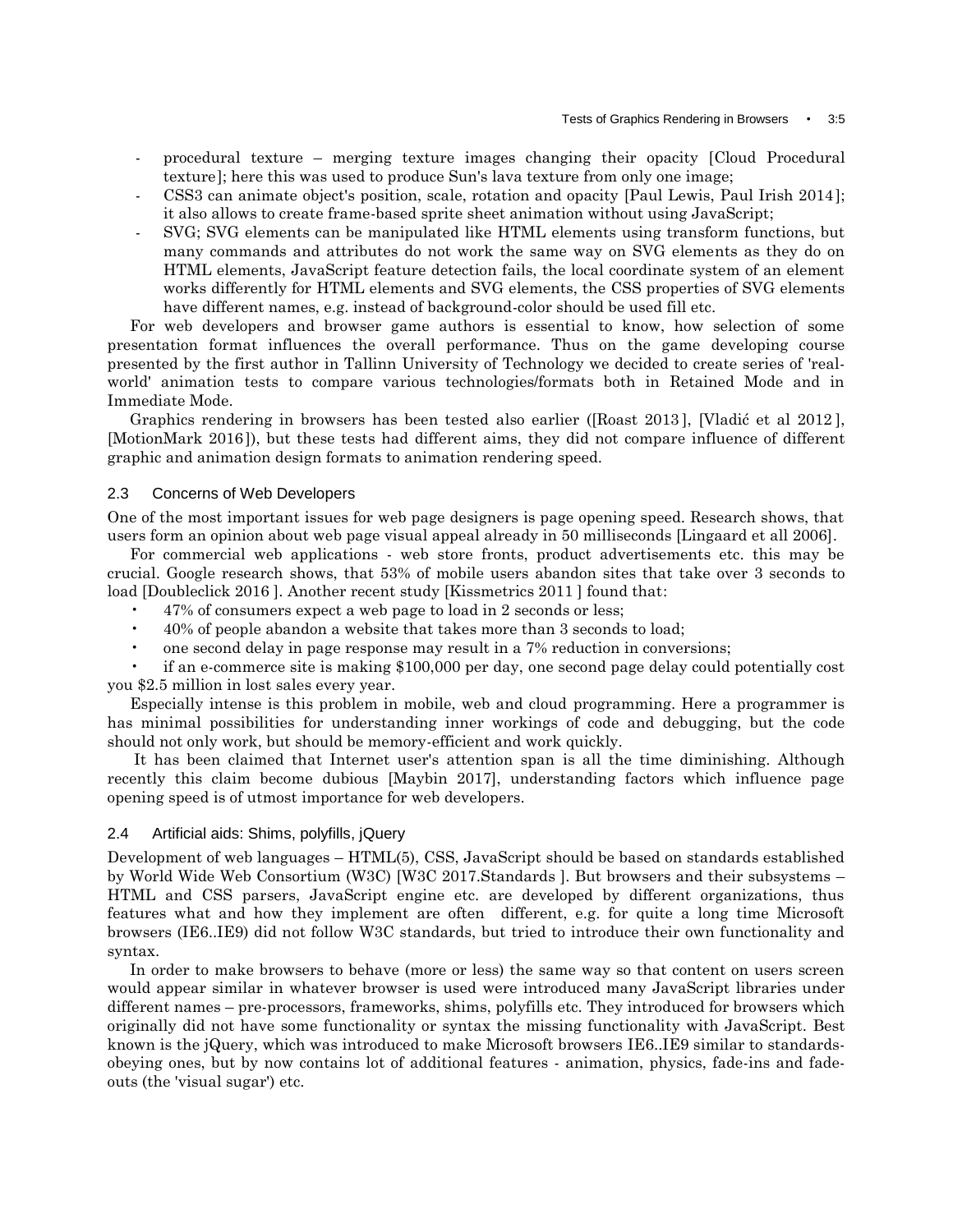#### 3:6 • Jaak Henno et al

With rapid updates of browsers JavaScript frameworks intended to enrich their functionality are quickly becoming obsolete. Besides, these 'functionality enrichment' frameworks introduce a nontransparent layer of JavaScript code (often minified, i.e. made difficult for humans to read), which makes JavaScript debugging very difficult. The original reason for jQuery has vanished (Microsoft browsers IE10 and Edge are already more or less following standards), but jQuery is still sometimes considered almost as a standard, therefore in one test jQuery was also used. The jQuery library was introduced to make Microsoft browsers IE6..IE9 to understand standards, but currently Microsoft has also started to follow them, so jQuery is (mostly) not needed. jQuery introduces rather cryptic, difficult to understand syntax (what has to be learned) and is changing custom semantics. For instance, a cryptic jQuery command to get canvas object:

var  $s$ canvas =  $\frac{s}{\text{max}}$ ):

returns array (#canvas suggests, that there are several canvas objects having the same id?!); equivalent to this, but more understandable plain JavaScript command

var *\$canvas* = document.getElementById('canvas');

returns 'flat' variable, thus uses of these variables also require different syntax.

Use of jQuery also increased memory requirements (as measured in IE 11). It was relatively easy to remove all dependencies of jQuery - only 8 lines had to be changed to convert the test script into 'clean' JavaScript without use of jQuery.

## 3 TESTS

All tests implemented the same animation - Moon Eclipse (actually happened during the course on 20.03.2015), using different formats and technologies. The scene contains two animated objects: Sun with animated lava texture and rotating Earth. Since handling transparency has been for browsers problematic for a long time (see and compare e.g. discussions [CSS Transparency Settings for All Browsers 2007], [Cross Browser Opacity 2014]), in tests were used also three objects with different transparency/opacity – Moon's shadow on Earth surface, Earth's air - the white half-transparent halo around Earth – and Earth night side – gradient overlay changing from transparent (opacity  $= 1$ ) to grey (opacity = 0.2). All test animations eclipse1.htm..eclipse9.htm were HTML5-documents looking similar on screen, but implemented using different technologies/formats in order to test their performance, i.e. time required to show fixed-length animation.



Fig. 3. The test application and its animated objects: Sun (in upper left corner with animated lava texture), Earth (in lower right corner, rotating), Moon (small grey circle close to earth), Moon shadow (half-transparent grey circle on Earth surface), Earth atmosphere (light half-transparent halo surrounding Earth), night (right) side of Earth.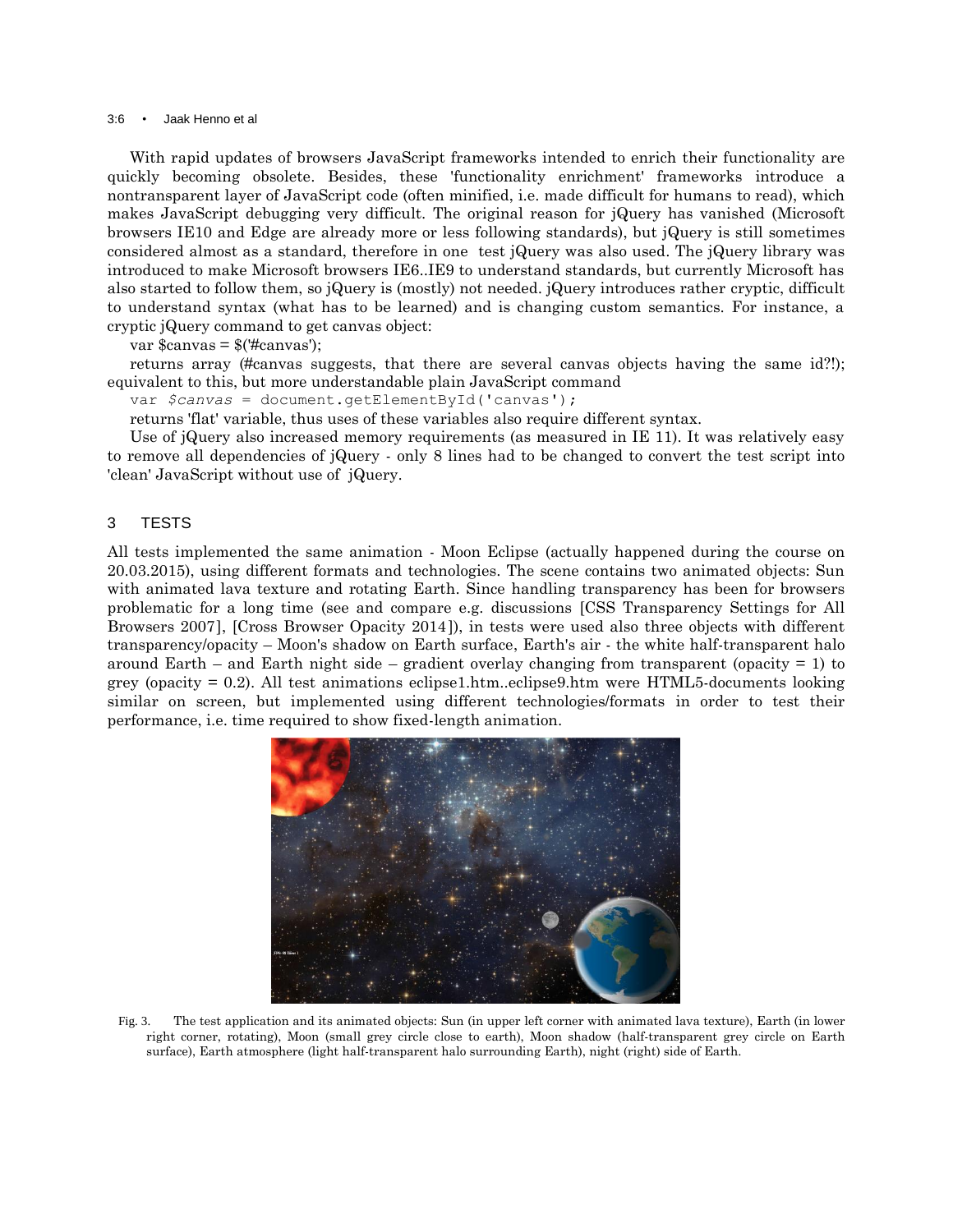## 3.1 Test files

In the following table are described test files T1..T9; they all are available online with summary of results [Henno 2016].

| <b>Test files</b>      | <b>Description</b>                                                                                                                                                                                                                                                                                                                                                                                                                                                                                                                                                                                                                                                                                                                                                                                       |
|------------------------|----------------------------------------------------------------------------------------------------------------------------------------------------------------------------------------------------------------------------------------------------------------------------------------------------------------------------------------------------------------------------------------------------------------------------------------------------------------------------------------------------------------------------------------------------------------------------------------------------------------------------------------------------------------------------------------------------------------------------------------------------------------------------------------------------------|
| $T1$ :<br>eclipse1.htm | The whole screen is covered with canvas having cosmos as the CSS-defined background image; Earth is animated with<br>JavaScript (texture is constantly moved behind a clipping circle, drawn on canvas by JavaScript); all other objects are images<br>in HTML document placed using CSS attribute z-order over the canvas: Sun is animated GIF (32 frames) with transparent<br>background, Moon, Moon shadow, Earth atmosphere are images, 50% transparency of Moon shadow, Earth atmosphere and<br>day-side of Earth is 'built-in' to images in .png format with Photoshop (is not adjusted in the HTML-document); placement of<br>images is defined with CSS.                                                                                                                                         |
| T2:<br>eclipse2.htm    | Sun and Earth are as in previous, Earth Air and day-night mask are DIV-s, their transparency and clipping are defined with<br>CSS rules                                                                                                                                                                                                                                                                                                                                                                                                                                                                                                                                                                                                                                                                  |
| T3:<br>eclipse3.htm    | The whole screen is a DIV with cosmos as the CSS-defined background image; Sun is animated GIF, minimal canvas is used<br>only behind Earth, which is animated with JavaScript (texture is constantly moved behind a clipping circle drawn by<br>JavaScript using the 2D-graphics context of canvas); all other objects are images in HTML document placed using CSS<br>attribute z-order over the canvas, 50% transparency of Moon shadow, Earth atmosphere and day-night mask is defined in<br>Photoshop                                                                                                                                                                                                                                                                                               |
| T4:<br>eclipse4.htm    | As previous, but 50% transparency of Moon shadow and Earth atmosphere images is defined with CSS rules                                                                                                                                                                                                                                                                                                                                                                                                                                                                                                                                                                                                                                                                                                   |
| T5:<br>eclipse5.htm    | The whole screen is a series of DIV-s (no canvas); the main DIV with cosmos as the CSS-defined background image covers<br>the whole screen, smaller DIV-s for Earth, Moon, Moon shadow and Earth atmosphere images are placed over it using the CSS<br>position, width/height and z-order attributes; Sun is animated with CSS3 rules (the 32 frames of the sprite sheet were obtained<br>from the animated GIF), Earth is also animated with CSS (texture is constantly moved behind a CSS clipping circle);<br>transparency of Moon shadow and Earth atmosphere images is defined in Photoshop                                                                                                                                                                                                         |
| T6:<br>eclipse6.htm    | The whole screen is a series of DIV-s (no canvas); the main DIV with cosmos as the CSS-defined background image covers<br>the whole screen, smaller DIV-s for Earth, Moon, Moon shadow and Earth atmosphere images are placed over it using the CSS<br>z-order<br>attributes:<br>Sun<br>is<br>video<br>in<br>WebM<br>format<br>position.<br>width/height<br>and<br>(defined)<br>by<br><source src="images/sun.webm" type='video/webm;codecs="vp8, vorbis"/>), the video is clipped by CSS clipping circle<br>(works correctly only in Firefox; Chrome has its own proprietary format for alpha transparency in WebM-video); Earth is<br>animated with CSS (texture is constantly moved behind a CSS clipping circle); transparency of Moon shadow and Earth<br>atmosphere images is created in Photoshop |
| T7:                    | Sun texture is procedurally generated by JavaScript and $\dot{\theta}$ $\dot{\theta}$ on minimal canvas using two additional canvases (the idea                                                                                                                                                                                                                                                                                                                                                                                                                                                                                                                                                                                                                                                          |
| eclipse7.htm           | from [Professor Cloud 2013]); all other elements are as in previous example                                                                                                                                                                                                                                                                                                                                                                                                                                                                                                                                                                                                                                                                                                                              |
| T8:<br>eclipse8.htm    | As in previous but $\exists$ Query library (253 kb) was removed                                                                                                                                                                                                                                                                                                                                                                                                                                                                                                                                                                                                                                                                                                                                          |
| T9:                    | Texture of Sun is procedurally generated (without $\exists Q \cup \exists Y$ ), Earth is JavaScript animation on a separate canvas, thus together                                                                                                                                                                                                                                                                                                                                                                                                                                                                                                                                                                                                                                                        |
| eclipse9.htm           | there are 4 canvases                                                                                                                                                                                                                                                                                                                                                                                                                                                                                                                                                                                                                                                                                                                                                                                     |

## 3.2 Animation technologies

All tests used two objects animated with different technologies: Sun (bubbling lava texture) and rotating Earth.

For Sun was used frame-based animation. In tests T1..T6 browser gets pre-rendered frames (from animated GIF, WebM-video or spreadsheet; in tests T7..T9 Sun's texture is procedurally generated (using additional canvases).

Earth rotation was created dragging Earth texture from left to right, but showing only a part of it in clipping circle - screen's 'hole' to see through. In tests T1..T4 the clipping circle was created on canvas with JavaScript, in tests T5..T9 was used similar feature available in CSS3.



Fig. 4. Creating rotating Earth with dragging Earth layout behind a clipping cirle.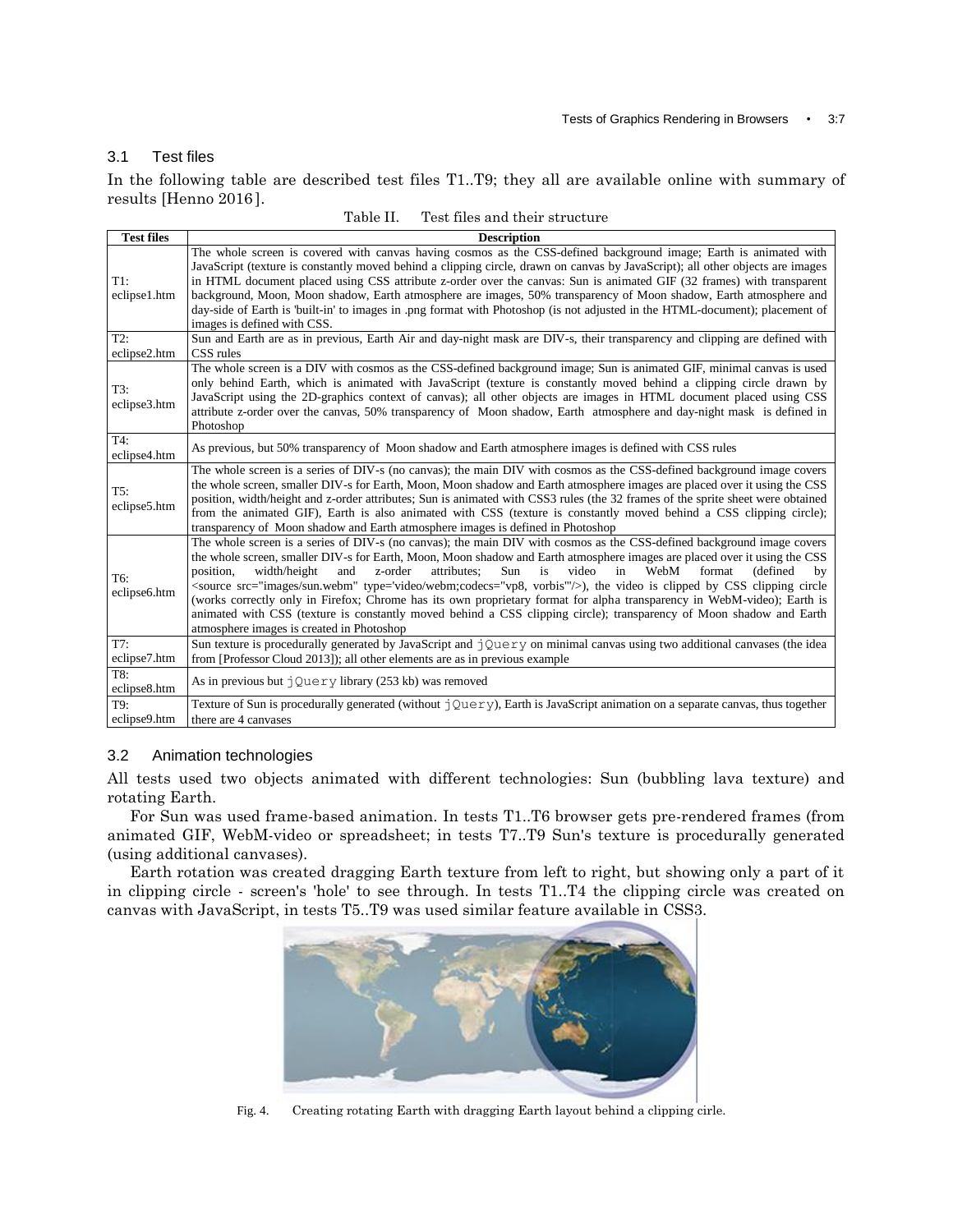#### 3:8 • Jaak Henno et al

In tests were also changed ways to create half-transparent images - Moon shadow, Earth air and Earth day-night half-transparent overlay. We wanted to compare transparency/opacity adjustment in browser using JavaScript and CSS (i.e. browser has to calculate alpha mask) versus pre-set transparency in .png image. The Earth Air (in immediate mode) was a div with radial gradient on background; the Earth day-night overly was created by linear clipped by a SVG circle.

## 4 RESULTS

All test files had a small JavaScript script, which measured the time what was used to run 5 rotations of the Earth; the results were shown on screen and stored using the HTML5 local storage feature. For measuring memory performance there are not yet general standards. In Chrome is available a proprietary method performance.memory [Colt McAnlis 2013 ], but in our tests Chrome reported always the same values. IE allows to see some memory statistics with the UI Responsiveness tool [Microsoft. Improving UI Responsiveness]:

| 0.6    | 60                    | 58.7   | 2%  |
|--------|-----------------------|--------|-----|
| (msec) | Paint time Frame rate | Memory | CPU |
|        | (FPS)                 | (MB)   | (%) |

Fig. 5. The window of the Microsoft UI-responsiveness tool

The values produced by this tool varied 4-10% and therefore are not presented here; the only more or less constant change was 3-4% increase in used memory when the jQuery library was used (the test eclipse8.htm).

In order to eliminate computer speed and network latency, all tests were done locally under a local Wamp server.

These tests produced lot of numbers. In order to compare influence of different formats results were normalized, using the eclipse1.htm in Firefox as the control case, i.e. in the following table the first number is time  $(T_i)$  - total time for test  $T_i$  with this browser and the second – percentage of this time of the 'etalon' time, i.e. calculated with formula time(Ti) \*100/timeFF(T1), where timeFF(T1) is the time reported for test T1 by Firefox.

| <b>Test</b>    | <b>Browser</b> |              |                        |                                    |                   |
|----------------|----------------|--------------|------------------------|------------------------------------|-------------------|
|                | <b>FF 51</b>   | Chrome 55    | <b>IE 11</b>           | Edge                               | <b>Opera</b>      |
| T1             | 66773ms 100%   | 68281ms 102% | 60008ms 98%            | 65097ms 98%                        | 65046ms.97%       |
| T <sub>2</sub> | 66744ms 99%    | 68230ms 102% | 59996ms 98%            | 66007ms 98%                        | 65070ms 97%       |
| T <sub>3</sub> | 66755ms 99%    | 67874ms 101% | 60036ms 99%            | 66764ms 99%                        | 65065ms 97%       |
| T <sub>4</sub> | 66720ms 99%    | 68016ms 102% | 60032ms 99%            | 67065ms 100%                       | 65065ms 98%       |
| T <sub>5</sub> | 20011ms 29%    | 20004ms 29%  | $CSS$ clipping<br>with | with<br>$CSS$ clipping             | 19974ms 29%       |
|                |                |              | circle does not work   | circle does not work               |                   |
| T <sub>6</sub> | 20023ms 29%    | 19837ms 29%  | IE 11 does not play    | -CSS clipping with                 | 20010ms 29%       |
|                |                |              | video, CSS<br>WebM     | circle does not work               | no video clipping |
|                |                |              | clipping does not work |                                    |                   |
| T <sub>7</sub> | 20010ms 29%    | 19999ms 29%  | CSS clipping does not  | <b>CSS</b><br>clipping<br>with     | 20006ms 29%       |
|                |                |              | work                   | circle does not work -             |                   |
| T <sub>8</sub> | 20010ms 29%    | 19992ms 29%  | CSS clipping does not  | with<br>$\mathbf{CSS}$<br>clipping | 20004ms 29%       |
|                |                |              | work                   | circle does not work -             |                   |
| T <sub>9</sub> | 66721ms 99%    | 67070ms 99%  | 59626ms 98%            | 60101ms 99%                        | 64057ms 97%       |

Table III. Results for desktop PC (Windows 7 64 bit)

These tests were performed also with a mobile phone browsers in an android mobile (LG E975a, Android 4.4.2 'KitKat'). In mobile were used the phone's OS built-in browser, Chrome and UC cloud browser (made in China), which currently is a 'rising star' in the landscape of mobile browsers [StatCounter 2017]. In the following table are presented the raw results (test times in milliseconds) and results after normalizing using the Chrome browser as an etalon.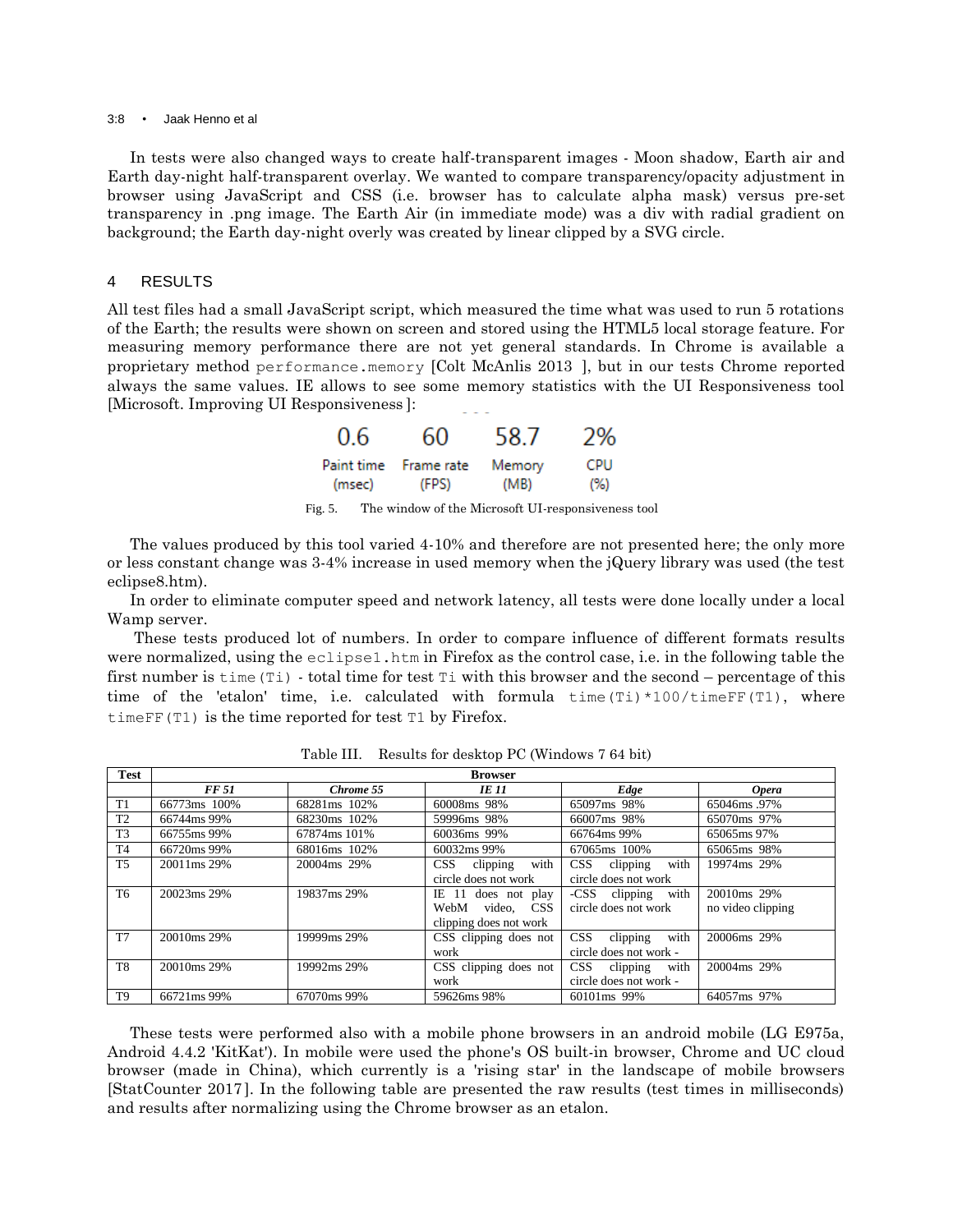| <b>Test</b>    | <b>Browser</b> |                          |                   |  |
|----------------|----------------|--------------------------|-------------------|--|
|                | <b>Chrome</b>  | LG OS-<br><b>browser</b> | <b>UC</b> browser |  |
| T1             | 66972ms 100%   | 80060ms 119%             | 78215ms 117%      |  |
| T2             | 66882ms 100%   | 83453ms 125%             | 98413ms 145%      |  |
| T <sub>3</sub> | 66973ms 100%   | 85029ms 124%             | 69619ms 127%      |  |
| <b>T4</b>      | 67308ms 100%   | 82938ms 124%             | 85169ms 127%      |  |
| T <sub>5</sub> | 19894ms 30%    | 20060ms 30%              | 19109ms 29%       |  |
|                |                | $-$ no clipping          | no clipping       |  |
| T <sub>6</sub> | 19835ms 30%    | No WebM                  | 19930ms 30%       |  |
|                |                |                          | no clipping       |  |
| T7             | 19838ms 30%    | - no clipping            | 19129ms 29%       |  |
|                |                |                          | no clipping       |  |
| T8             | 19993ms 30%    | - no clipping            | 19835ms 30%       |  |
|                |                |                          | no clipping       |  |
| T <sub>9</sub> | 68086ms 100%   | - no clipping            | 71027ms 106%      |  |

| Results of tests in mobile browsers | Table IV. |  |  |  |  |
|-------------------------------------|-----------|--|--|--|--|
|-------------------------------------|-----------|--|--|--|--|

# 5 CONCLUSIONS

The performed tests allow to draw several conclusions:

- there are no essential differences in speed between major browsers, but Microsoft browsers do not (yet) implement CSS3 (only CSS2);
- HTML5 immediate mode (canvas+JavaScript) allows to create complicated animations, but reduces animation speed ca three times (tests T5,T6,T7 did not use canvas); this result was a bit surprising, since canvas is commonly considered the main element in all graphics-intense web applications (games, portals etc.) but becomes understandable if one thinks what actually is loaded as the canvas 2D context – this is an interpreter of 2D graphic commands, which has to build its own name table etc.; returning to the analogue with translators: compiled code (i.e. retained mode) is quicker than interpreted (immediate mode);
- using several canvases does not make application slower (test  $T9$ ) they all use the same 2D context, i.e. graphics interpreter;
- creating transparent masks with CSS and changing their opacity (also opacity bitmaps Moon shadow) with JavaScript does not make application slower and allows better control of result (tests T2, T4);
- CSS3 animations and CSS3 clipping (with circle) are quick, but difficult to scale (changing size of frame-based CSS animation is very error prone) and did not work in Microsoft browsers IE10 and Edge;
- video in WebM format with transparent background (test T6) can be currently achieved (using  $\text{CSS3 clipping}$  only in Firefox (Chrome has for this a proprietary extension [Sam Dutton 2016  $\vert$ ):
- the speed of canvas animation depends essentially on size of animated objects scaling page down decreased rendering time (we did some separate scaling tests);
- results of tests T7, T8, T9 indicate, that jQuery was officious  $-$  big, especially for mobile applications (current version  $3.1.1 - 261$  kB) and did not have any advantages.

## **REFERENCES**

Web Developers Notes 2017. Browsers List. Retrieved June 3, 2017 from http://www.webdevelopersnotes.com/browsers-list Brave 2016. Retrieved June 3, 2017 from https://brave.com/

Microsoft Edge. Retrieved June 3, 2017 https://www.microsoft.com/en-us/windows/microsoft-edge

Vivaldi. Retrieved June 3, 2017 from https://vivaldi.com/?lang=en\_US

Wikipedia 2016. Usage share of web browsers. Retrieved June 3, 2017

https://en.wikipedia.org/wiki/Usage\_share\_of\_web\_browsers